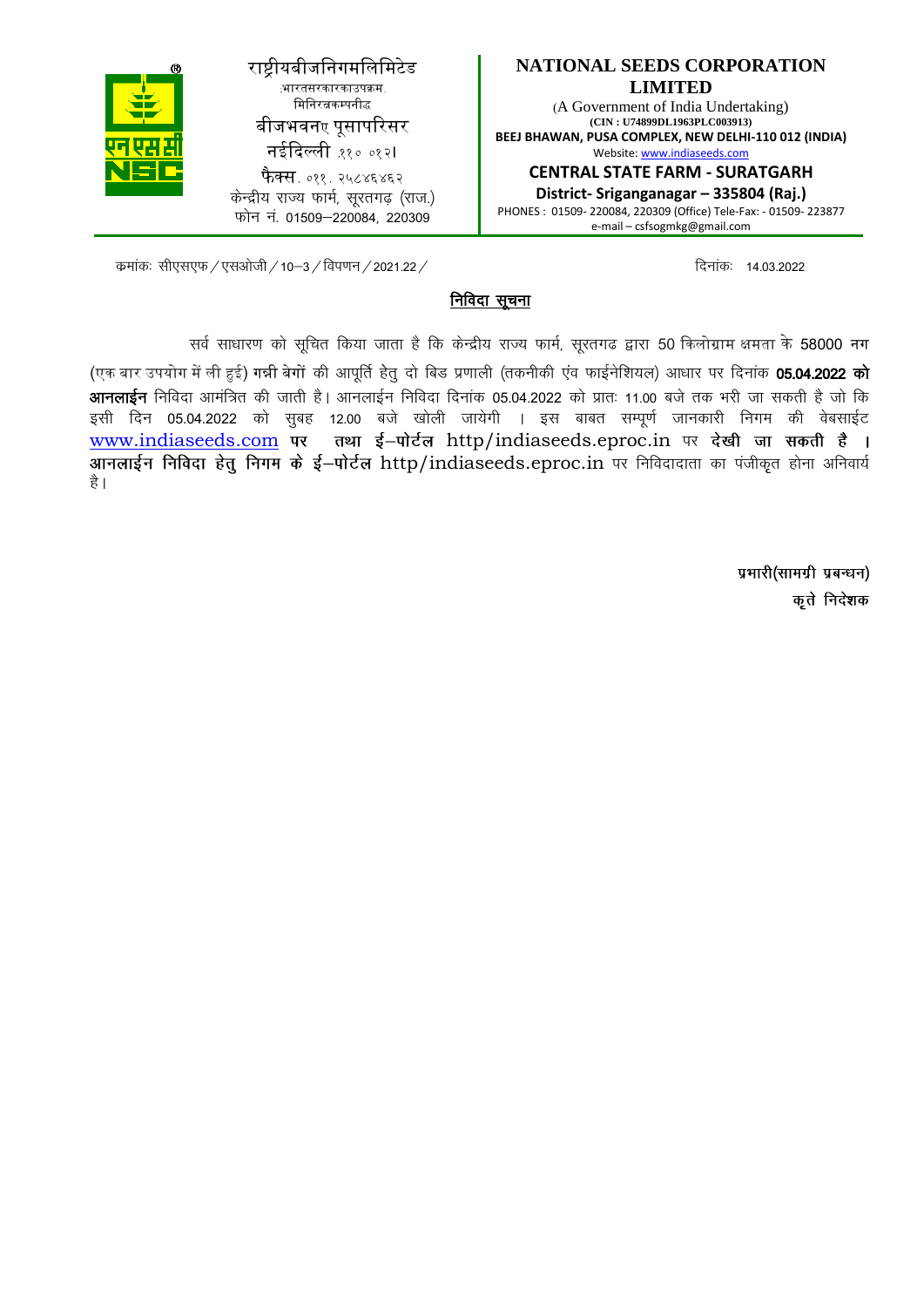

राष्ट्रीयबीजनिगमलिमिटेड (भारतसरकारकाउपक्रम-मिनिरत्नकम्पनीद्ध बीजभवनए पुसापरिसर

नईदिल्ली .११० ०१२।

**फैक्स**. ०११. २५८४६४६२ केन्द्रीय राज्य फार्म, सरतगढ (राज.)  $\overline{p}$ सोन नं 01509–220084 220309

#### **NATIONAL SEEDS CORPORATION LIMITED**

(A Government of India Undertaking) **(CIN : U74899DL1963PLC003913) BEEJ BHAWAN, PUSA COMPLEX, NEW DELHI-110 012 (INDIA)** Website: www.indiaseeds.com

**CENTRAL STATE FARM - SURATGARH District- Sriganganagar – 335804 (Raj.)**

PHONES : 01509- 220084, 220309 (Office) Tele-Fax: - 01509- 223877 e-mail – csfsogmkg@gmail.com

# <u>निविदा</u> की नियम व शर्ते

- 
- निर्धारित समय और तिथि के बाद प्राप्त ई—निविदाऐं स्वीकार नहीं की जायेंगी।
- $\pm$ –निविदा प्रपत्र शल्क रुपये 1.000.00+18% GST= 1.180.00 रुपये व ई–निविदा की धरोहर राशि (EMD) रुपये  $\mathbf{R}$ 1,00,000.00 जो ऑनलाइन अथवा RTGS के माध्यम से नेशनल सीडस कॉरपोरेशन लिमिटेड, सूरतगढ के नाम से SBI सुरतगढ़ के खाता संख्या 34056542572 (IFSC Code No: SBIN0007774)में जमा करानी होगी। जिसमें पार्टी को धनराशि जमा कराने का UTR No/Date ई—निविदा में अंकित करना होगा ।<br>अपूर्ण ई—निविदा तथा सशर्त ई—निविदा मान्य नही होगी।
- $\overline{4}$ .
- गनी बैग की दर प्रति नग सभी कर सहित देनी होगी, जिसकी आपूर्ति FOR आधार पर केन्द्रीय राज्य फार्म सूरतगढ  $5<sub>1</sub>$ पर करनी होगी।
- ई—निविदादाता को GST नम्बर व पेन नम्बर व फर्म का पंजीयन प्रमाण पत्र की छाया प्रति ई—निविदा के साथ<br>अपलोड करानी होगी।  $6.$
- गनी बैगों की संख्या आवश्यकतानुसार घटायी एवं बढाई जा सकती है।  $\overline{7}$ .
- आपर्ति किये जाने वाले गनी बैगों के मापदण्ड:-8.

| S.N. | Characteristic  | Requirement | <b>Tolerance</b> |
|------|-----------------|-------------|------------------|
|      | Length          | 94 cms.     | $+4$ cm $-0$ cm  |
| 2.   | Width           | 57 cms.     | $+4$ cm $-0$ cm  |
| 3.   | Weight          | 580 gms.    | 6.0%<br>$+/-$    |
| 4.   | Weight strength | 100 kg      |                  |

- 10. सफल निविदादाता द्वारा बोरियों की आपूर्ति करने के पश्चात फार्म द्वारा गठित समिति द्वारा बोरियों का निरीक्षण किया जायेगा तथा सभी मापदण्डों को पूर्ण करने के पश्चात ही बोरियों को स्वीकार किया जायेगा।
- 11. किसी भी प्रकार की दागी, रफू अथवा टॉका लगी बोरियों को फार्म द्वारा स्वीकार नहीं किया जायेगा। ऐसी बोरियों को फार्म द्वारा छांट कर अलग कर दिया जायेगा जिसे फर्म द्वारा अपने खर्च पर वापिस उठानी होगी।
- 12. फार्म द्वारा रॉसीड की भराई के दौरान जो भी बैग अमानक (रफ़ू, कटे, फटे, हल्के आदि) पाये जाते हैं तो उन्हें फार्म द्वारा अलग कर दिया जायेगा, तथा उक्त बोरियों का कोई भी भुगतान फार्म द्वारा नहीं किया जायेगा।
- द्वारा जलने कर त्येन जायना, तथा उपरा बार्रवा का काई ना पुनतान काने द्वारा नहीं किया जायना।<br>13. आपूर्ति की गई बोरियों का 70 प्रतिशत भुगतान आपूर्ति के 30 कार्य दिवस के भीतर किया जायेगा तथा शेष भुगतान आपूर्ति के 60 दिवस पश्चात नियम व शर्तों के अनुसार किया जायेगा।
- 14. बिना कारण बताये किसी भी ई—निविदा⁄सभी ई—निविदाओं को स्वीकार या अस्वीकार करने का अधिकार कार्म निदेशक के पास सुरक्षित होगा।
- 15. यदि उपरोक्त ई—निविदा के सम्बन्ध में कोई भी शुद्धिपत्र जारी किया जाता है तो वह केवल निगम की वेबसाईट पर ही अपलोड किया जायेगा।
- 16. असफल निविदादाताओं की EMD 10 दिन पश्चात पार्टी के लिखित अनूरोध पर RTGS के माध्यम से वापस की जायेगी। जिस भी पार्टी का न्युनतम दर होगा उसे ही L-1 पार्टी /सफल निविदादाता माना जायेगा, L-1 पार्टी / सफल निविदादाता द्वारा किसी भी कारण से नाम वापस लिये जाने की स्थिति में पार्टी की EMD जब्त कर ली जायेगी। गनी बैगों के संतोषप्रद आपूर्ति उपरांत L-1 पार्टी / सफल निविदादाता की EMD बिना किसी ब्याज के वापिस की जायेगी ।
- 17. गनी बैगों की आपूर्ति आदेश फर्म को मिलने के तुरन्त बाद या अधिकतम 15 दिन के अन्दर गनी बैगों की पूरी मात्रा केन्द्रीय राज्य फार्म सूरतगढ पर आपूर्ति करनी होगी, अगर 15 दिन के उपरांत आपूर्ति की जाती है तो गनी बैगों की कल मल्य का 5 % Late Delivery Charge के रूप में पार्टी को किये जाने बिलों के भगतान / EMD में से वसली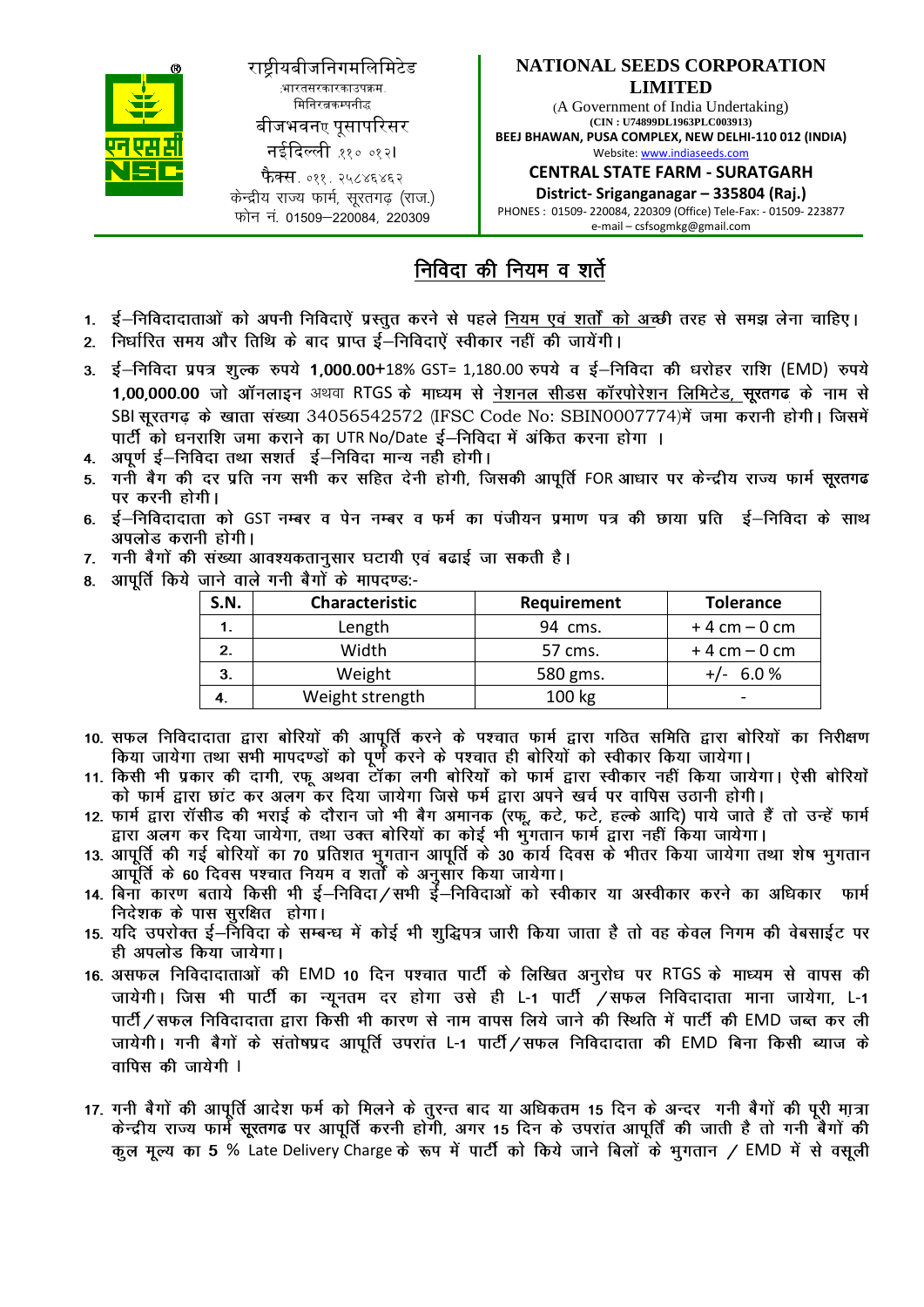

राष्ट्रीयबीजनिगमलिमिटेड (भारतसरकारकाउपक्रम-मिनिरत्नकम्पनीद्ध बीजभवनए पुसापरिसर नईदिल्ली ११० ०१२। **फैक्स**. ०११. २५८४६४६२ केन्द्रीय राज्य फार्म, सरतगढ (राज.)

फोन न. 01509-220084, 220309



PHONES : 01509- 220084, 220309 (Office) Tele-Fax: - 01509- 223877 e-mail – csfsogmkg@gmail.com

की जायेगी एवं 25 दिन के बाद भी पार्टी द्वारा आपूर्ति नहीं की जाती है तो इस स्थिति में पार्टी की धरोहर राशि जब्त कर ली जायेगी।

- 18. उपरोक्त पर सभी Tax, GST, GST TDS, इत्यादि कर नियमानुसार देय होगा।
- 19. निविदा से सम्बन्धित किसी भी विवाद की स्थिति में सभी निविदादाता आपसी सहमति द्वारा विवादोंको न्यायसंगत और भरोसेमंद तरीके से हल करने हेतू स्वतंत्र हैं। यदि निविदादाता ऐसा करने में असमर्थ हैं तो अंततः इस तरह के विवाद मध्यस्ता द्वारा हल किया जायेगा। मध्यस्ता हिन्दी भाषा में आयोजित की जायेगी और मध्यस्थता का स्थान रा. बी.नि.लि., के.रा.फा., सूरतगढ होगा। निदेशक, रा.बी.नि.लि., के.रा.फा., सूरतगढ द्वारा पार्टी की सहमति से एकमात्र<br>मध्यस्त नियुक्त किया जायेगा जिसका इस संबंध में निर्णय सभी पक्षों को अंतिम एवं बाध्यकारी होगा। किसी भी तरह की न्यायिक विवाद की स्थिति में न्याय क्षेत्र सूरतगढ होगा ।

प्रभारी(सामग्री प्रबन्धन) कृते निदेशक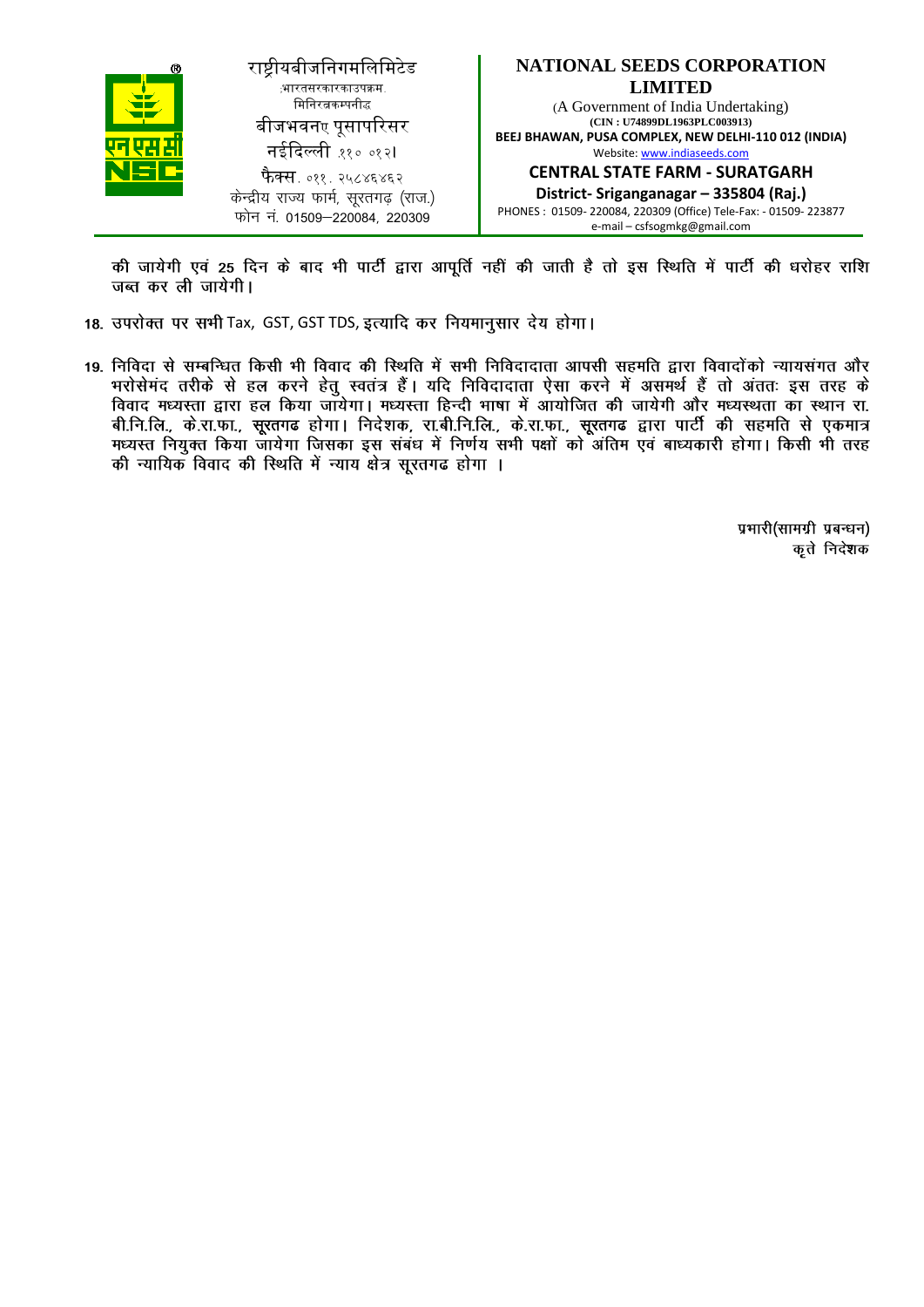## राष्ट्रीयबीजनिगमलिमिटेड .<br>भारतसरकारकाउपक्रम मिनिरत्नकम्पनीद्ध बीजभवनए पुसापरिसर नईदिल्ली ११० ०१२।

**फैक्स**. ०११. २५८४६४६२ केन्द्रीय राज्य फार्म, सरतगढ (राज.)  $\overline{p}$ कोन नं. 01509–220084, 220309

#### **NATIONAL SEEDS CORPORATION LIMITED**

(A Government of India Undertaking) **(CIN : U74899DL1963PLC003913) BEEJ BHAWAN, PUSA COMPLEX, NEW DELHI-110 012 (INDIA)** Website: www.indiaseeds.com

**CENTRAL STATE FARM - SURATGARH** 

**District- Sriganganagar – 335804 (Raj.)** PHONES : 01509- 220084, 220309 (Office) Tele-Fax: - 01509- 223877 e-mail – csfsogmkg@gmail.com

ई-निविदा

सर्व साधारण को सूचित किया जाता है कि केन्द्रीय राज्य फार्म, सूरतगढ द्वारा 50 किलोग्राम क्षमता के 58000 नग

(एक बार उपयोग में ली हुई) गन्नी बेगों की आपूर्ति हेतु दो बिड प्रणाली (तकनीकी एव फाईनेशियल) आधार पर दिनांक 05.04.2022 को आनलाईन निविदा आमंत्रित की जाती है। आनलाईन निविदा दिनांक 05.04.2022 को प्रातः 11.00 बजे तक भरी जा सकती है जो कि इसी दिन 05.04.2022 को सुबह 12.00 बजे खोली जायेगी । इस बाबत सम्पूर्ण जानकारी निगम की वेबसाईट www.indiaseeds.com पर तथा ई-पोर्टल http/indiaseeds.eproc.in पर देखी जा सकती है। where the control of the indication of the maintain and the setting the setting of the setting the setting of अनिवार्य है।

> प्रभारी(सामग्री प्रबन्धन) कृते निदेशक

| <b>Particulars</b>                                                            | <b>Details</b>                               |  |  |
|-------------------------------------------------------------------------------|----------------------------------------------|--|--|
| Date of issue of NIT                                                          | 15.03.2022                                   |  |  |
| Tender Document Download Start Date/time                                      | 9.30 AM<br>16.03.2022                        |  |  |
| Tender Document Download End Date/time                                        | 05.04.2022<br>11.00 AM                       |  |  |
| Date and time for submission of online bid                                    | From 16.03.2022<br>9.30 AM                   |  |  |
|                                                                               | 05.04.2022 11.00 AM<br>To                    |  |  |
| Date and time of opening of Technical/Financial Bid in 05.04.2022 On 12:00 PM |                                              |  |  |
| Online mode at NSC, HQ.                                                       |                                              |  |  |
| Tender Fee(To be deposited online/RTGS/NEFT)                                  | Rs. 1180.00                                  |  |  |
| Refer point no. 3 of T & C                                                    |                                              |  |  |
| <b>EMD (To be deposited online/RTGS/NEFT)</b>                                 | 1,00,000.00 Rs                               |  |  |
| Address for Communication                                                     | Head of Farm, National Seeds Corporation Ltd |  |  |
|                                                                               | Central State Farm, Suratgarh (Raj)- 335804  |  |  |
| Contact Person (with Phone No & E-Mail)                                       | Sh. Veer Singh 8949598268                    |  |  |
|                                                                               | Sh. Hari Singh 9829560882                    |  |  |
|                                                                               | e-mail ID csf.suratgarh@indiaseeds.com       |  |  |
|                                                                               | e-mail ID csfsogmkg@gmail.com                |  |  |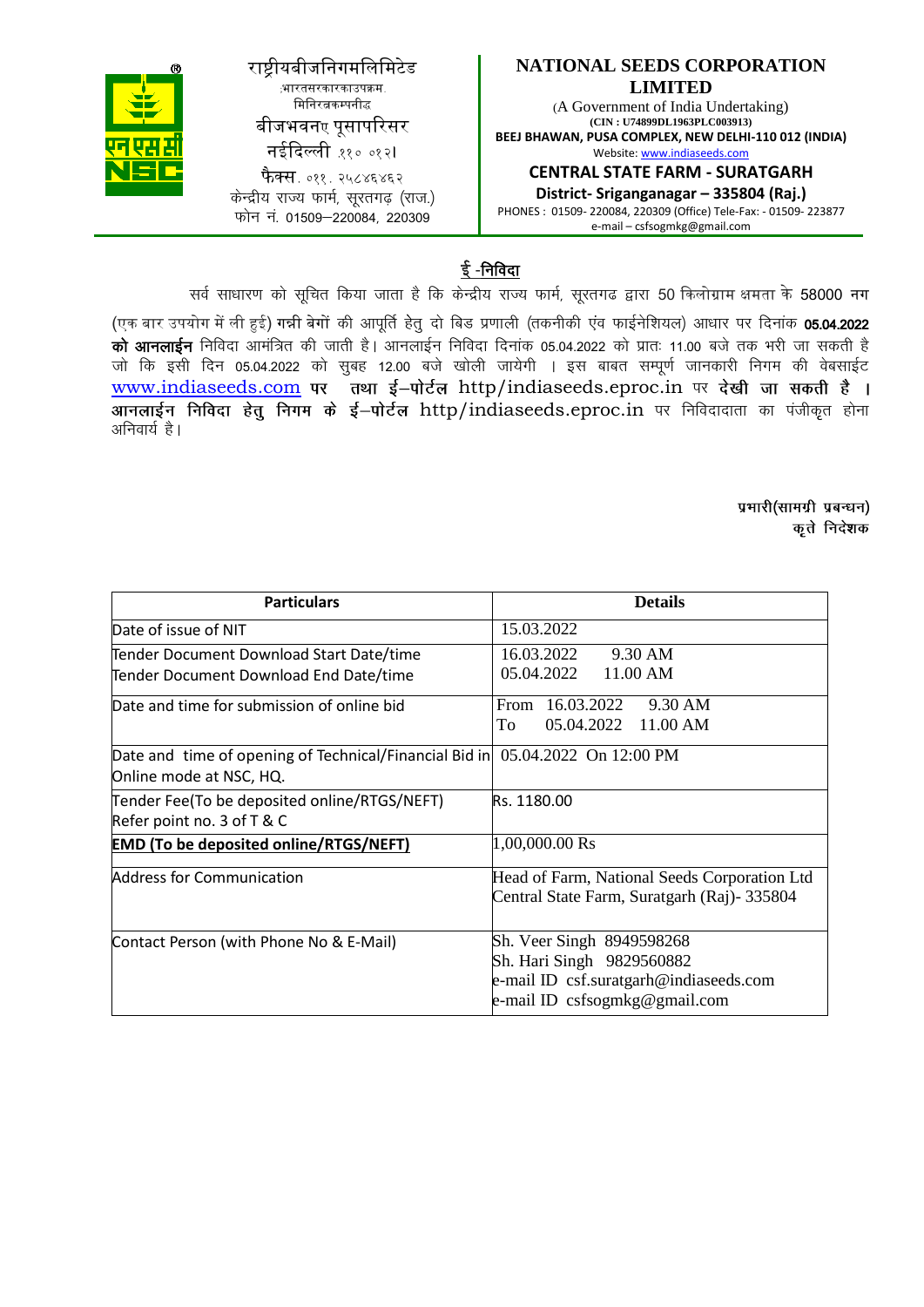

#### राष्ट्रीयबीजनिगमलिमिटेड (भारतसरकारकाउपक्रम-मिनिरत्नकम्पनीद्ध

बीजभवनए पुसापरिसर

नईदिल्ली .११० ०१२।

**फैक्स**. ०११. २५८४६४६२ केन्द्रीय राज्य फार्म, सूरतगढ (राज.) फोन न. 01509-220084, 220309

#### **NATIONAL SEEDS CORPORATION LIMITED**

(A Government of India Undertaking) **(CIN : U74899DL1963PLC003913) BEEJ BHAWAN, PUSA COMPLEX, NEW DELHI-110 012 (INDIA)** Website: www.indiaseeds.com

**CENTRAL STATE FARM - SURATGARH** 

**District- Sriganganagar – 335804 (Raj.)**

PHONES : 01509- 220084, 220309 (Office) Tele-Fax: - 01509- 223877 e-mail – csfsogmkg@gmail.com

## *TECHNICAL BID*

#### **Tender Form for purchase of Gunny Bag 50 kg cap.**

|                | Name & address of the tenderer                                                            |
|----------------|-------------------------------------------------------------------------------------------|
| $\overline{2}$ | Name of the proprietor/partner                                                            |
| 3              | Registration No. of the Firm / Organization<br>(enclose copy of Registration Certificate) |
| 4              | GST No. (Enclose copy)                                                                    |
| 5              | Income Tax Pan No. (Enclose copy)                                                         |
| 6              | UTR Number, date and amount of EMD.                                                       |
| 7              | UTR Number, date and amount of Tender Form<br>Fee                                         |
| 8              | Authorization of competent authority to sign<br>this tender document (Enclose copy)       |

Name & signature of the tenderer with Official stamps

To,

The Director, National Seed Corporation. Ltd., Central State Farm, Suratgarh Dated

#### **COMMERCIAL BID**

#### **Tender Form for purchase of Gunny Bag 50 kg cap.**

| <b>SN</b> | <b>Name of Item</b>            | Unit       | <b>Required</b><br><b>Ouantity</b> | Rate with all taxes<br>(Rs/Nos) |
|-----------|--------------------------------|------------|------------------------------------|---------------------------------|
|           | Once used Gunny Bag 50 kg cap. | <b>Nos</b> | 58000.00                           |                                 |

I/We agree with all the terms and conditions as laid down by your Corporation.

Name & signature of the tenderer with official stamp.

Place:- Date:-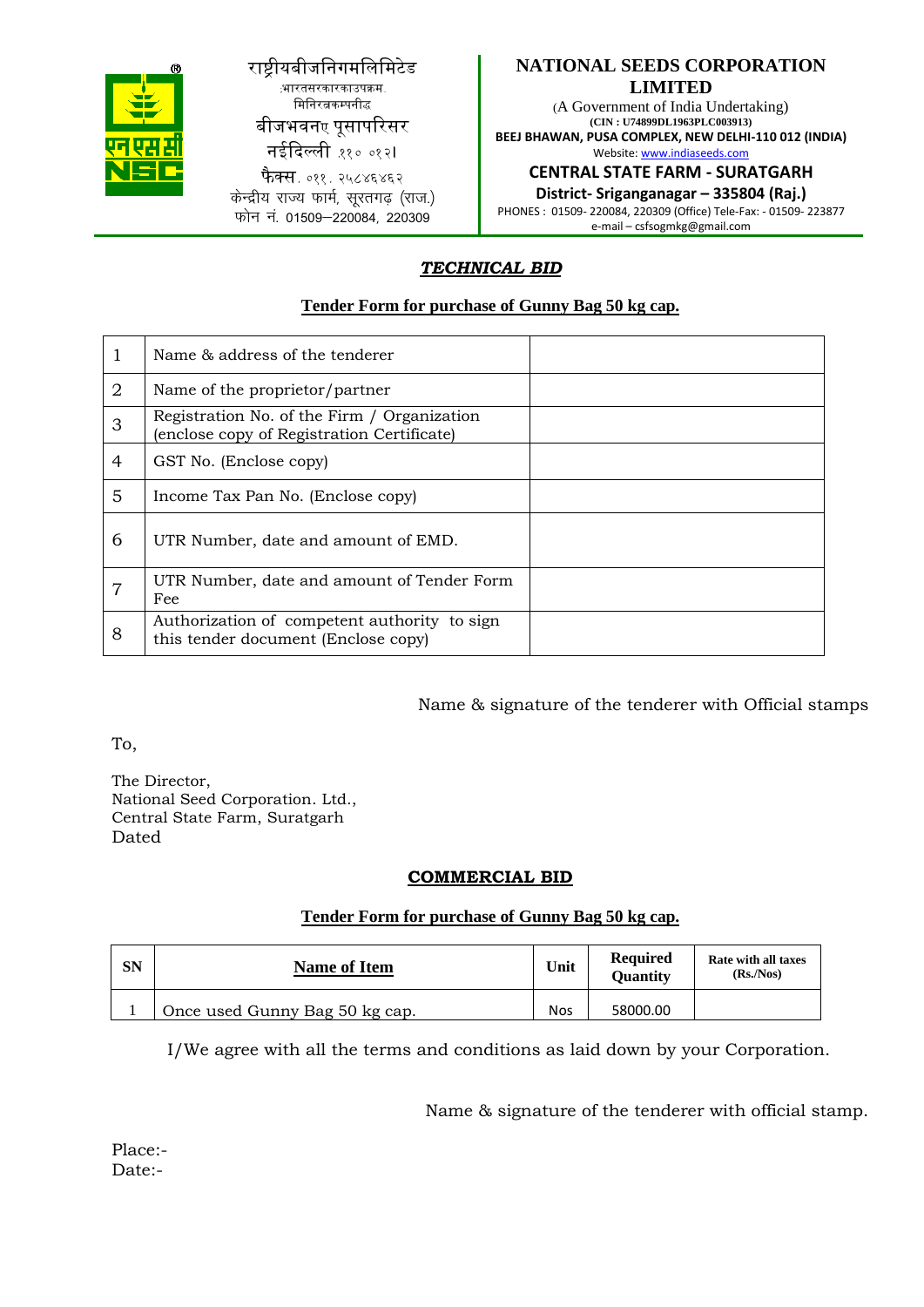

## राष्ट्रीयबीजनिगमलिमिटेड (भारतसरकारकाउपक्रम-मिनिरत्नकम्पनीद्ध

बीजभवनए पुसापरिसर

नईदिल्ली .११० ०१२।

 $\vec{\mathsf{p}}$ क्स. ०११. २५८४६४६२ केन्द्रीय राज्य फार्म, सरतगढ (राज.) फोन नं 01509-220084 220309

#### **NATIONAL SEEDS CORPORATION LIMITED**

(A Government of India Undertaking) **(CIN : U74899DL1963PLC003913) BEEJ BHAWAN, PUSA COMPLEX, NEW DELHI-110 012 (INDIA)** Website: www.indiaseeds.com

**CENTRAL STATE FARM - SURATGARH** 

**District- Sriganganagar – 335804 (Raj.)** PHONES : 01509- 220084, 220309 (Office) Tele-Fax: - 01509- 223877 e-mail – csfsogmkg@gmail.com

## **SECTION - I**

# **INSTRUCTIONS TO BIDDER – ONLINE MODE**

## **DEFINITIONS:**

- **C1 India Private Limited:** Service provider to provide the e-Tendering Software.
- **NSCL e-Procurement Portal:** An e-tendering portal of National Seeds Corporation Limited ("NSCL") introduced for the process of e-tendering which can be accessed on https://indiaseeds.eproc.in.

# **I. ACCESSING / PURCHASING OF BID DOCUMENTS :**

- It is mandatory for all the bidders to have Class-III Digital Signature Certificate **(With Both DSC Components, i.e. Signing & Encryption)** from any of the licensed Certifying Agency (Bidders can see the list of licensed CA's from the link www.cca.gov.in ) to participate in e-tendering of NSCL.
- C1 India Pvt. Ltd. Facilitates procurement of Class-III DSC's. DSC Procurement request may be sent to jatin.kalra@c1india.comfor more details during NSCL working days.
- To participate in the e-bid, it is mandatory for the Applicants to get themselves registered with the NSCL e-Tendering Portal (https://indiaseeds.eproc.in) to have a user ID & Password which has to be obtained by submitting a non-refundable annual registration charges of Rs. 3300/- inclusive of all taxes in favour of M/s C1 India Private Limited through Demand Draft payable at Gurgaon or through Online mode. Validity of Registration is 1 year.

 After making the payment through offline mode (i.e. DD), Vendors have to send an email intimation to Helpdesk for their profile activation. The account will be activated on receipt DD. In case of online mode (i.e. Net banking, Debit card, Credit Card), Vendors have to send an e-mail intimation to Helpdesk for their profile activation. The account will be activated within 24 working hours.

- All profile activations will be done only during NSCL working days. No profile activation will take place during NSCL Holidays & gazetted holidays.
- The amendments / clarifications to the tender, if any, will be posted on the NSCL e-Tendering Portal (https://indiaseeds.eproc.in).

 To participate in bidding, bidders have to pay EMD (refundable) as per the amount mentioned in the tender document online through NEFT / RTGS after generating E-challan from https://indiaseeds.eproc.in.

 To participate in bidding, bidders have to pay Tender Processing Fee of Rs. 550/- inclusive of all taxes (Non-refundable) through offline/online mode in the form of demand draft in favour of M/s C 1 India Private Limited payable at Gurgaon with any scheduled bank or by Online mode (internet banking/debit card/credit card).

 Both 'EMD' and 'Tender Document Fee' are mentioned in individual tender document as published at NSCL e-Tendering Portal (https://indiaseeds.eproc.in). The bidders who are MSE and registered with NSIC are exempted from paying EMD and tender document cost, for which they have to submit the documentary proof.